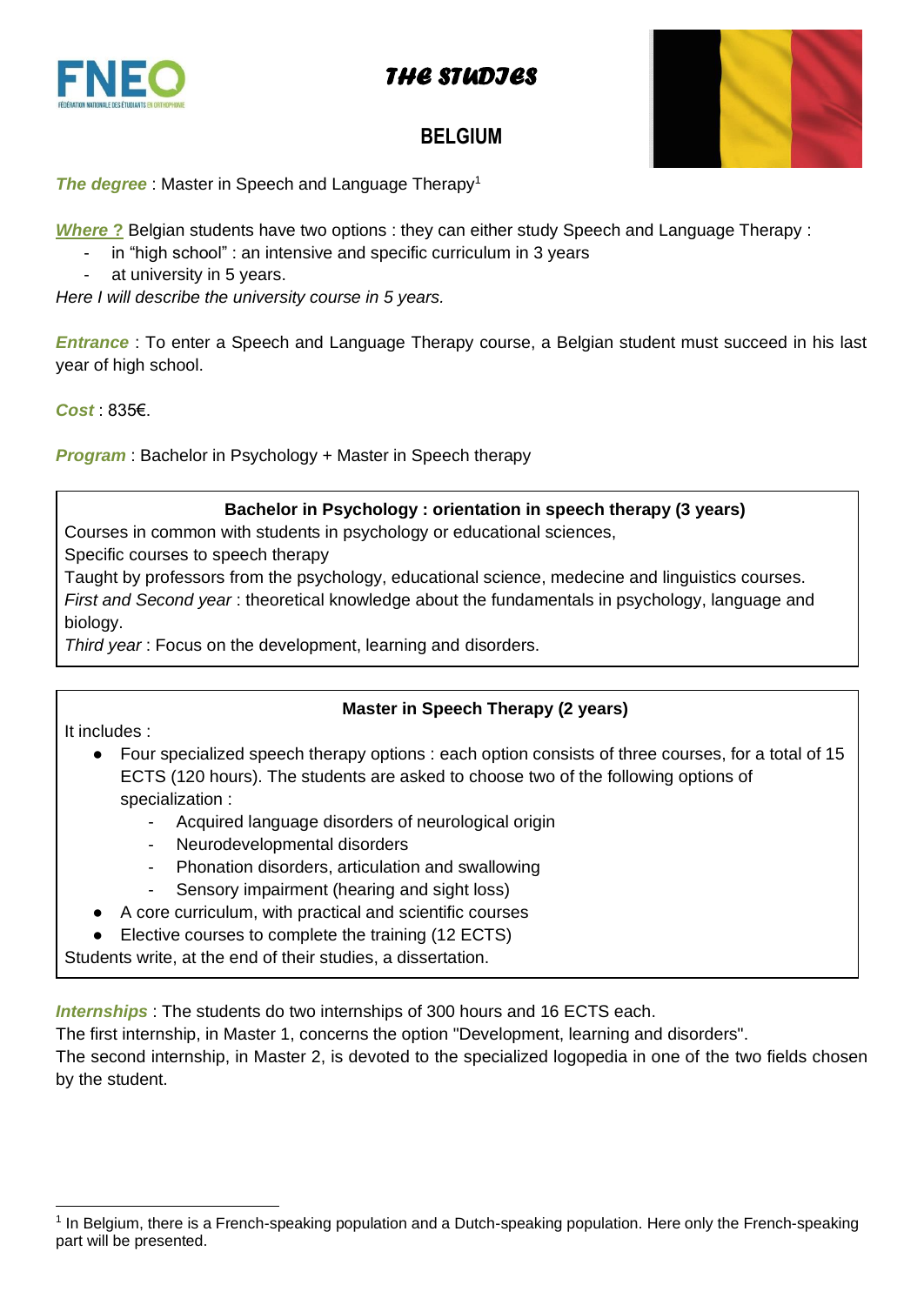## *THE STUDIES*





## **FRANCE**

**The degree**: Speech and Language Therapy Certificate (recognised as a Master 2 level)

*Where ?* At university, in either the health or rehabilitation department. There are 21 universities offering an SLT course in France.

*Entrance* : To enter a Speech and Language Therapy course, students must have a baccalaureate and succeed in a written and oral entrance exam (which will soon be revoked).

*Cost* : 539€ for a student in full-time education, between 1000€ and 7500€ for students in continuing education, depending on the university.

*Program* : The course lasts 5 years.

**First cycle : 3 years** 6 semesters = 180 ECTS 1.946 hours of classes 780 hours of internships

| Second cycle: 2 years      |  |
|----------------------------|--|
| 4 semesters = $120$ ECTS   |  |
| 1.212 hours of classes     |  |
| 1.260 hours of internships |  |

It includes 12 course units in total :

- Human and social sciences
- Biomedical science
- Physics and technical science
- Profession of speech and language therapy
- Professional practice
- Observation internships and research awareness
- Research in speech therapy
- Cross-disciplinary competence
- Public health
- Evaluation of professional practice
- Professional seminars
- Optional and obligatory Course unit

Students write, at the end of their studies, a dissertation.

### *Internships* :

- First year : primary and secondary schools
- Second year : childcare, retirement homes, hospitals and private practices (observation only)
- Third year : internships with an SLT in hospitals and/or private practices
- Fourth year : internships with an SLT in hospitals, medical institutions and/or private practices, and a research internship
- Fifth year : internships in hospitals, medical institutions and/or private practices. By the end of the studies, students must be able to take care of any patient.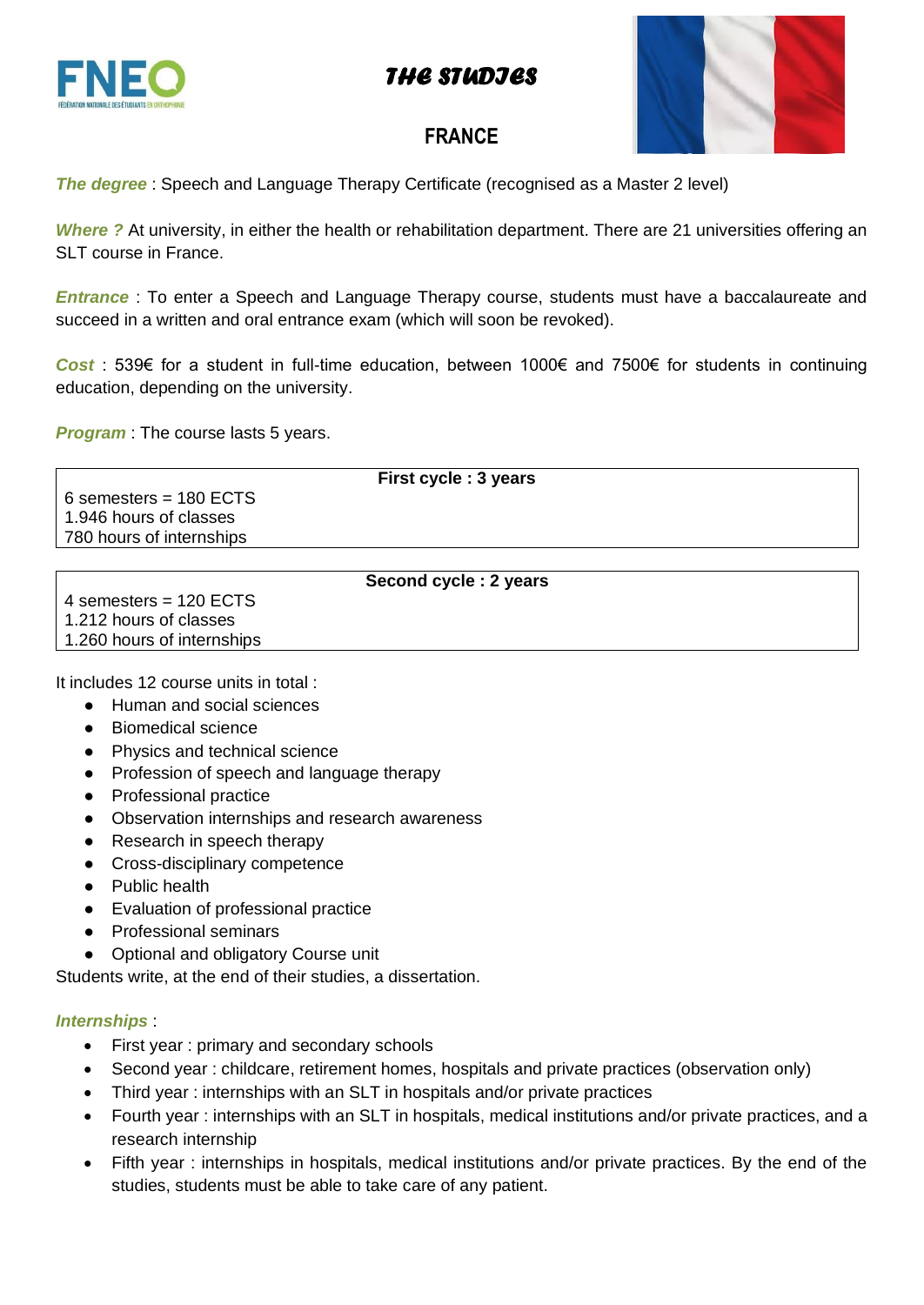*THE STUDIES* 





## **ITALY**

*The degree* : it has the value of University Bachelor's Degree, level I. It is a certified professional degree.

*Where ?* At university, in the Faculty of Medicine and Surgery.

*Entrance* : Students must pass an entrance exam that consists of a general knowledge written multiple choice test.

*Program*: The studies last 3 years. The university degree in speech therapy program aims to train professionals who are able to carry out prevention activities, health education projects and rehabilitative treatment of language, communication and cognition deficits in children, adults and the elderly. The degree program ranges from disciplines such as physics, statistics and general education to the subjects of the specific profession, such as science and medical techniques, neuropsychiatry, linguistics, philosophy of language, physiology, pathology of speech and swallowing, neurological and degenerative cognitive function.

Students write, at the end of their studies, a dissertation.

## *Internships* :

- First year : 450 hours
- Second year: 500 hours
- Third year : 550 hours (including the hours for the degree thesis).